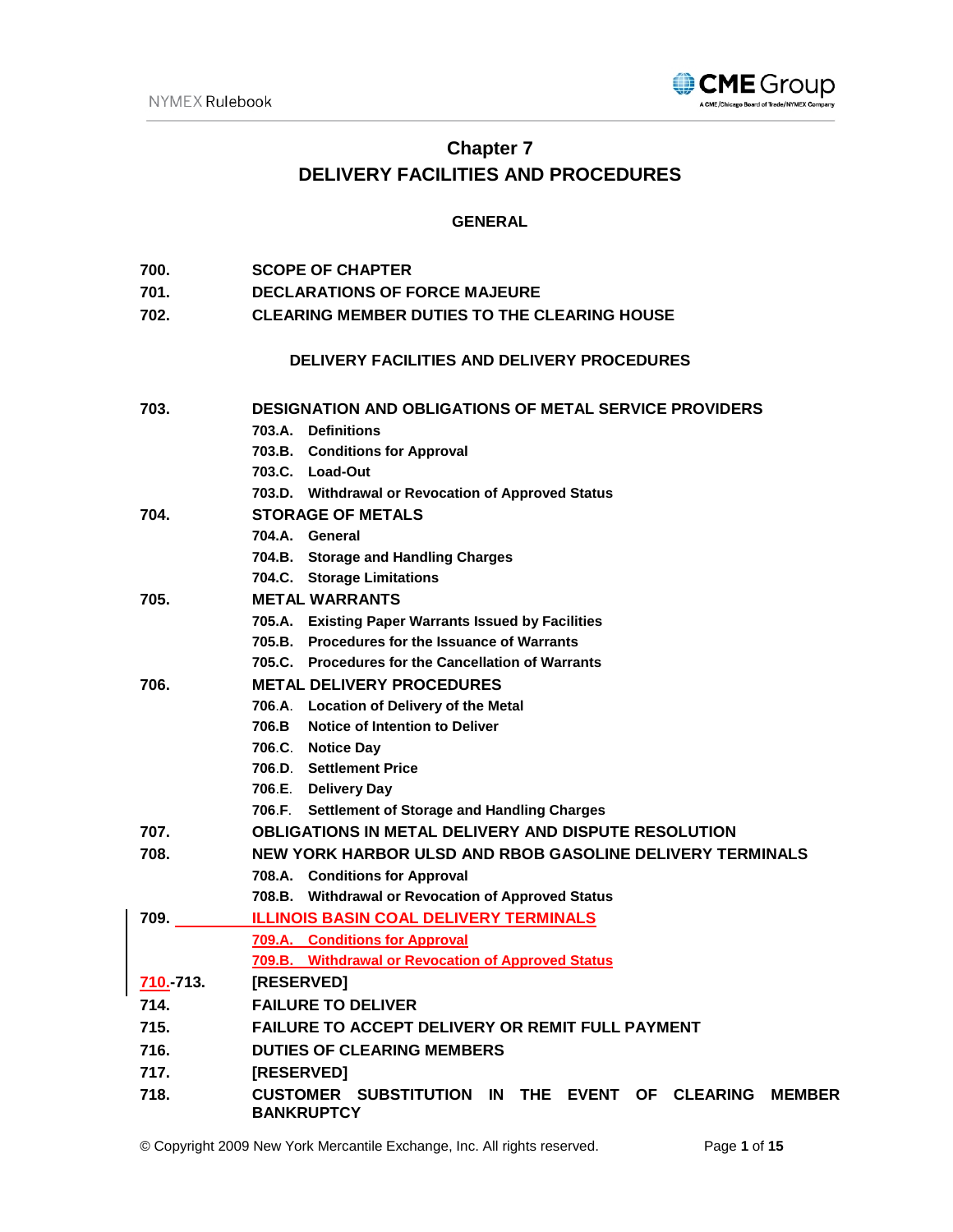NYMEX Rulebook



| 719.-759. | [RESERVED]                               |
|-----------|------------------------------------------|
| 760.      | DELIVERY PROCEDURES IN OTHER COMMODITIES |
| 761.-769. | <b>[RESERVED]</b>                        |
| 770.      | DELIVERY OBLIGATION TRANSFER PROCEDURES  |
| 771.      | [RESERVED]                               |

# **INTERPRETATIONS & SPECIAL NOTICES RELATING TO CHAPTER 7**

**PRECIOUS METALS – STORAGE AND HANDLING FEES**

- **BASE METALS – STORAGE AND HANDLING FEES**
- **GOLD – DEPOSITORIES AND WEIGHMASTERS**
- **GOLD – BRANDS**
- **GOLD – ASSAYERS**
- **GOLD – CARRIERS**
- **SILVER – DEPOSITORIES AND WEIGHMASTERS**
- **SILVER – BRANDS**
- **SILVER – ASSAYERS**
- **PLATINUM – DEPOSITORIES**
- **PLATINUM – BRANDS**
- **PLATINUM – ASSAYERS**
- **PLATINUM – CARRIERS**
- **PALLADIUM – DEPOSITORIES**
- **PALLADIUM – BRANDS**
- **PALLADIUM – ASSAYERS**
- **PALLADIUM – CARRIERS**
- **COPPER – WAREHOUSES**
- **COPPER – WEIGHMASTERS**
- **COPPER – BRANDS**
- **COPPER – ASSAYERS**
- **ALUMINUM – SHEDS AND WEIGHMASTERS**
- **ALUMINUM – BRANDS**
- **ALUMINUM – ASSAYERS**

**RBOB GASOLINE – REGISTERED DELIVERY TERMINALS**

- **NY HARBOR ULSD – REGISTERED DELIVERY TERMINALS**
- **ILLINOIS BASIN COAL – REGISTERED DELIVERY TERMINALS**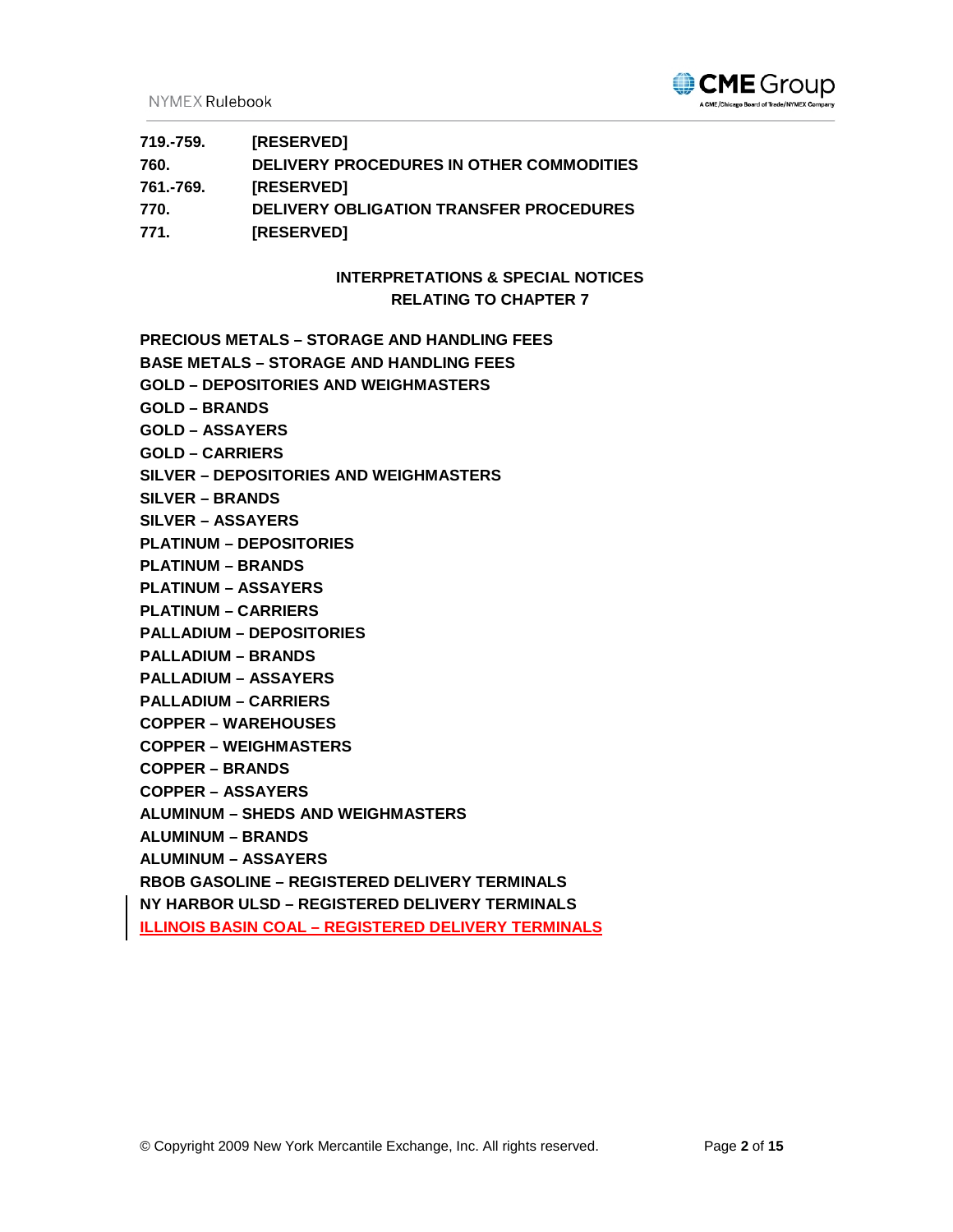

# **Chapter 7 DELIVERY FACILITIES AND PROCEDURES GENERAL**

#### **700. SCOPE OF CHAPTER**

Deliveries and delivery facilities shall be governed by this chapter and, where applicable, the chapter which includes the contract specifications for the commodities being delivered and such other requirements as the Exchange may prescribe.

For purposes of these Rules, unless otherwise specified, times referred to herein shall refer to and indicate New York time.

# **701. DECLARATIONS OF FORCE MAJEURE**

If a determination is made by the Chief Executive Officer, President or Chief Operating Officer, or their delegate, that delivery or final settlement of any contract cannot be completed as a result of Force Majeure, he shall take such action as he deems necessary under the circumstances, and his decision shall be binding upon all parties to the contract. The Exchange shall notify the CFTC of the implementation, modification or termination of any action taken pursuant to this Rule as soon as possible after taking the action.

It shall be the duty of members, clearing members, regular facilities and metals' Service Providers to notify the Exchange of any circumstances that may give rise to a declaration of Force Majeure.

Nothing in this Rule shall in any way limit the authority of the Board of Directors to act in a Force Majeure situation pursuant to Rule 230.k.

## **702. CLEARING MEMBER DUTIES TO THE CLEARING HOUSE**

Every clearing member carrying open long or short positions shall present to the Clearing House each business day an accurate inventory of such open positions. The inventory of open long and short positions shall be reported to the Clearing House in such manner and at such times as the Clearing House may prescribe.

A clearing member, carrying an account that is required to make or accept delivery, agrees to guarantee and assume complete responsibility for the performance of all delivery requirements set forth in the Rules.

In the event a clearing member fails to perform its delivery obligations to the Clearing House, such failure may be deemed a default pursuant to Rule 802. In a delivery failure, the Clearing House shall ensure the financial performance to the clearing member whose actions or omissions did not cause or contribute to the delivery failure (the "Affected Clearing Member"). In this regard, the Clearing House powers will include, but will not be limited to, the right to sell or liquidate the commodity subject to delivery and to distribute the proceeds as appropriate. "Financial performance" means payment of the commercially reasonable costs of the Affected Clearing Member related to replacement of the failed delivery and includes any related fines, penalties and fees incurred by the Affected Clearing Member and does not include physical performance or legal fees.

An Affected Clearing Member seeking financial performance from the Clearing House shall provide prompt notice to the Clearing House of the delivery failure and a good faith estimate of any financial performance being sought no later than 1 hour after the delivery deadline for the respective product, which may be extended upon request by the Affected Clearing Member by the President of the Clearing House or the President's designee due to extenuating circumstances. As soon as reasonably practicable thereafter, the Affected Clearing Member seeking financial performance shall provide to the Clearing House a detailed statement, with supporting documentation, of all amounts sought.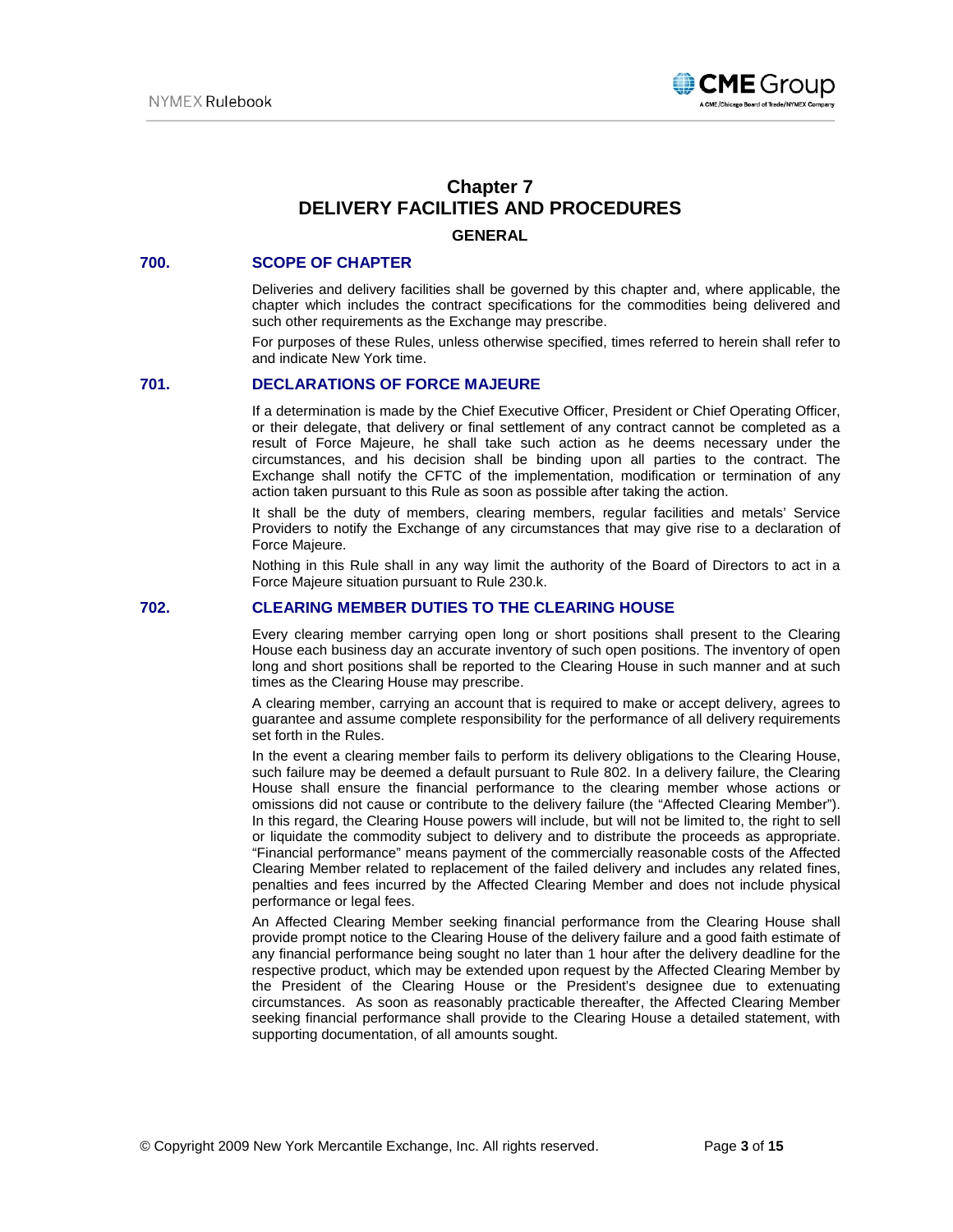# **DELIVERY FACILITIES AND DELIVERY PROCEDURES**

### **703. DESIGNATION AND OBLIGATIONS OF METAL SERVICE PROVIDERS**

#### **703.A. Definitions**

- 1. "Assayer" shall mean, with respect to a particular metal, an assayer approved by the Exchange for the verification of the metallurgical assay of such metal, as set forth in the Rules for the applicable metal futures contract contained in the Exchange Rulebook.
- 2. "Brand" shall mean a brand of metal approved by the Exchange for the respective Exchange metal contract. Such Brand must be produced by an approved Producer and display the unique brand mark of the approved Producer's specified facility that created such brand of metal.
- 3. "Carrier" shall mean an armored car company approved by the Exchange for the secure transportation of gold, platinum and palladium.
- 4. "Depository" shall mean a facility approved and declared regular for delivery by the Exchange for the secure storage of Registered and Eligible gold, silver, palladium and/or platinum. A Depository for gold must also qualify and be designated a Weighmaster for gold.
- 5. "Eligible" shall mean, with respect to any metal, that such metal is acceptable for delivery against the applicable metal futures contract for which a Warrant has not been issued.
- 6. "Facility" shall mean a Depository, Shed or a Warehouse.
- 7. "Producer" shall mean an entity approved by the Exchange, whose function is to refine the applicable metal as an approved Brand. A Producer of platinum and palladium, whose function is to refine, and verify the metallurgical assay of, the applicable metal as an approved Brand, is also approved by the Exchange for the secure transportation of such refiner's own platinum and/or palladium.
- 8. "Registered" shall mean an Eligible metal for which a Warrant has been issued.
- 9. "Service Provider" shall mean an Assayer, Carrier, Producer, Depository, Shed, Warehouse or Weighmaster.
- 10. "Shed" shall mean a facility approved and declared regular for delivery by the Exchange for the secure storage of Registered and Eligible aluminum. A Shed shall consist of designated indoor and outdoor fully secured storage areas. A Shed must also qualify and be designated a Weighmaster for aluminum.
- 11. "Warehouse" shall mean a facility approved and declared regular for delivery by the Exchange for the secure storage of Registered and Eligible copper.
- 12. "Warrant" shall mean a document of title issued by a Facility, meeting the requirements of Article 7 of the Uniform Commercial Code ("UCC"), and demonstrating that the referenced quantity of the covered metal, stored in the Facility referenced thereon, meets the specifications of the applicable metal futures contract.
- 13. "Weighmaster" shall mean a weighmaster approved by the Exchange, whose function is to verify the weight of aluminum, copper, gold and/or silver covered by a Warrant.

#### **703.B. Conditions for Approval**

Service Providers may be declared regular for delivery with the approval of the Exchange. Persons operating facilities who desire to have such facilities made regular for delivery under the Rules of the Exchange shall file an application for an initial Declaration of Approval on a form prescribed by the Exchange.

Service Providers shall be subject to the Rules of the Exchange, the disciplinary procedures set forth in Chapter 4, and the arbitration procedures set forth in Chapter 6, and shall abide by and comply with the terms of any disciplinary decision imposed or any arbitration award issued against it pursuant to the Exchange's Rules.

Service Providers shall consent to the disciplinary jurisdiction of the Exchange for five (5) years after such regularity lapses, for conduct which occurred while the Service Provider was approved.

Facilities that desire to increase their approved capacity during a current term shall make application for the desired amount of total approved capacity on a form prescribed by the Exchange.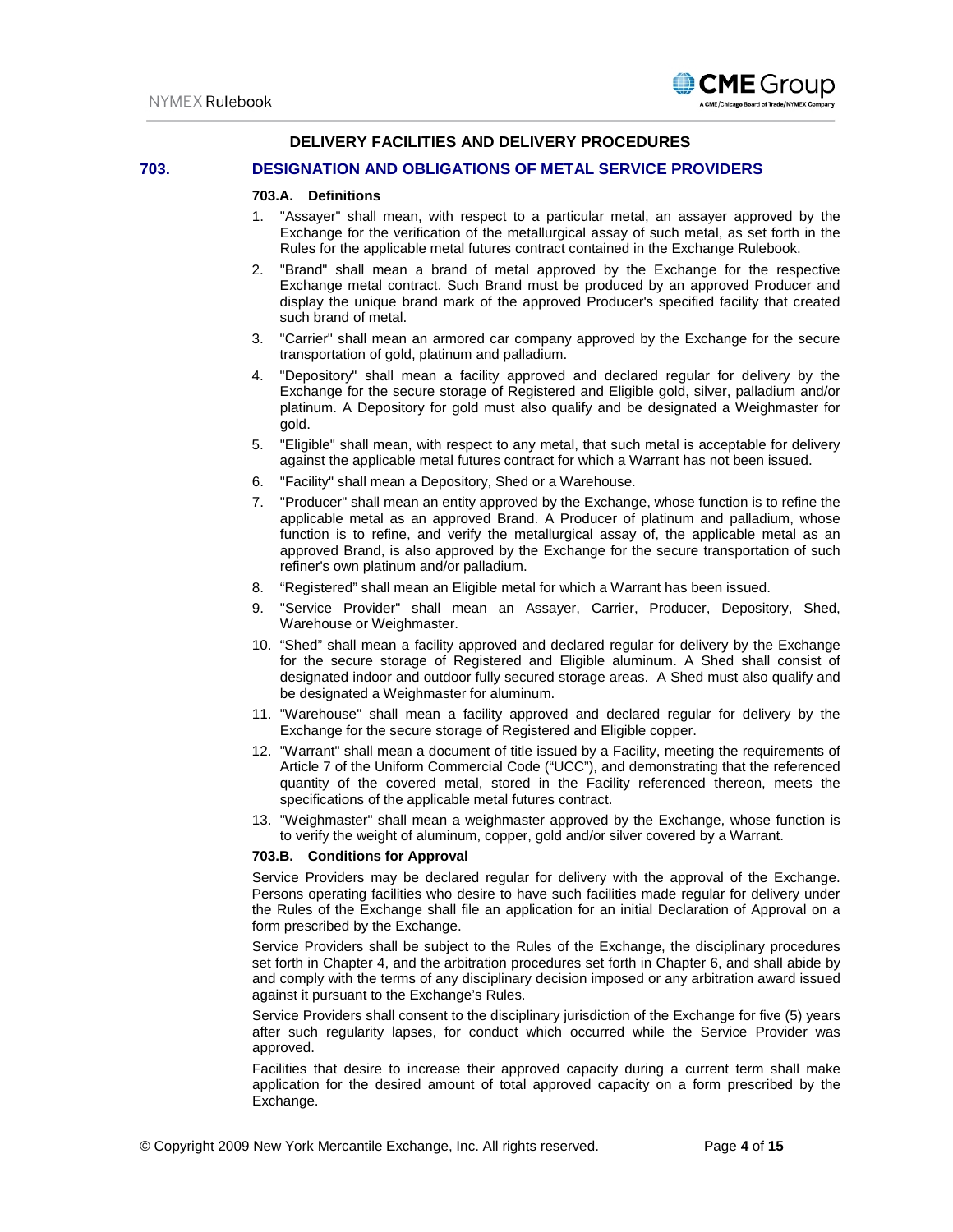

Initial regularity and increases in regularity shall be effective either thirty days after the Exchange posts a notice that a bona fide application has been received or the day after the application is approved by the Exchange, whichever is later.

The Exchange may establish such requirements and conditions for approval of regularity as it deems necessary. The application for regularity prescribed by the Exchange shall set forth conditions of regularity as well as other agreements with which the operator of the regular facility shall comply. In addition to any conditions and agreements contained in such application or in the relevant product chapter, the following shall constitute conditions for regularity and requirements with which the operator of a regular facility shall comply:

- 1. Assayers. The Exchange may designate Assayers for metals. Said Assayers shall determine the metallurgical assay of said brands in order to maintain the integrity of said brands deliverable against the metal futures contracts. In the event that the metallurgical assay of any Brand shall be questioned, the Exchange shall refer the matter to said Assayers.
- 2. Producer. The refiner or smelter whose products meet all Exchange requirements and are Eligible.
- 3. Carriers. Each Carrier shall provide for the secure transportation of gold, platinum and palladium and shall maintain a chain of integrity for each such metal, as described in the applicable metals futures product rule chapter.
- 4. Weighmaster. Metals shall be weighed only by Weighmasters designated by the Exchange.
- 5. Facilities.
- a. Insurance. No Depository or Warehouse shall be declared regular for the storage of a metal unless it has in force and effect all-risk insurance against loss of the metal in such amount, issued by such insurance companies, and upon such terms and conditions as are satisfactory to the Exchange. No Shed shall be declared regular for the storage of aluminum unless it has in force and effect warehouseman's legal liability insurance issued by such insurance companies and upon such terms and conditions as are satisfactory to the Exchange

All policies evidencing such Facility insurance shall provide for at least ninety (90) days prior written notice, to the Exchange, of cancellation, change in the policy terms and/or premiums. The continued maintenance of such Facility insurance shall be a condition to the continued declaration of regularity. On an annual basis, all Facilities shall provide to the Exchange documents sufficient to satisfy the Exchange that the required insurance is in full force and effect.

- b. Financial Assurance. Facilities shall provide such guarantees, bonds or other financial instruments to the Exchange as may be required to guaranty the performance of its obligations pursuant to these Rules and any conditions set forth in the conditions for approval.
- c. Reporting of Stocks. All information pursuant to this section shall be transmitted no later than 2:00 p.m., on the business day following the day on which the Facility comes into possession of relevant information. In addition to containing all relevant information for the preceding business day, notifications pursuant to this section sent by 2:00 p.m. on a Tuesday shall include all relevant information for the last business day as well as the Saturday and Sunday immediately preceding the Tuesday on which the notification is made.

In addition, on a daily basis, the Facility shall provide, in an Exchange approved format, the following information regarding its stocks:

- 1. The total quantity of Registered metal stored at the Facility.
- 2. The total quantity of Eligible metal stored at the Facility.
- 3. The quantity of Eligible metal and Registered metal received and shipped from the Facility.

The Facility shall immediately notify the Exchange in writing if the Facility does not have space available for the storage of metal.

d. Annual Inventory Audit. Each Facility, at its sole cost and expense, shall have conducted by an independent auditor an annual audit which shall be in compliance with the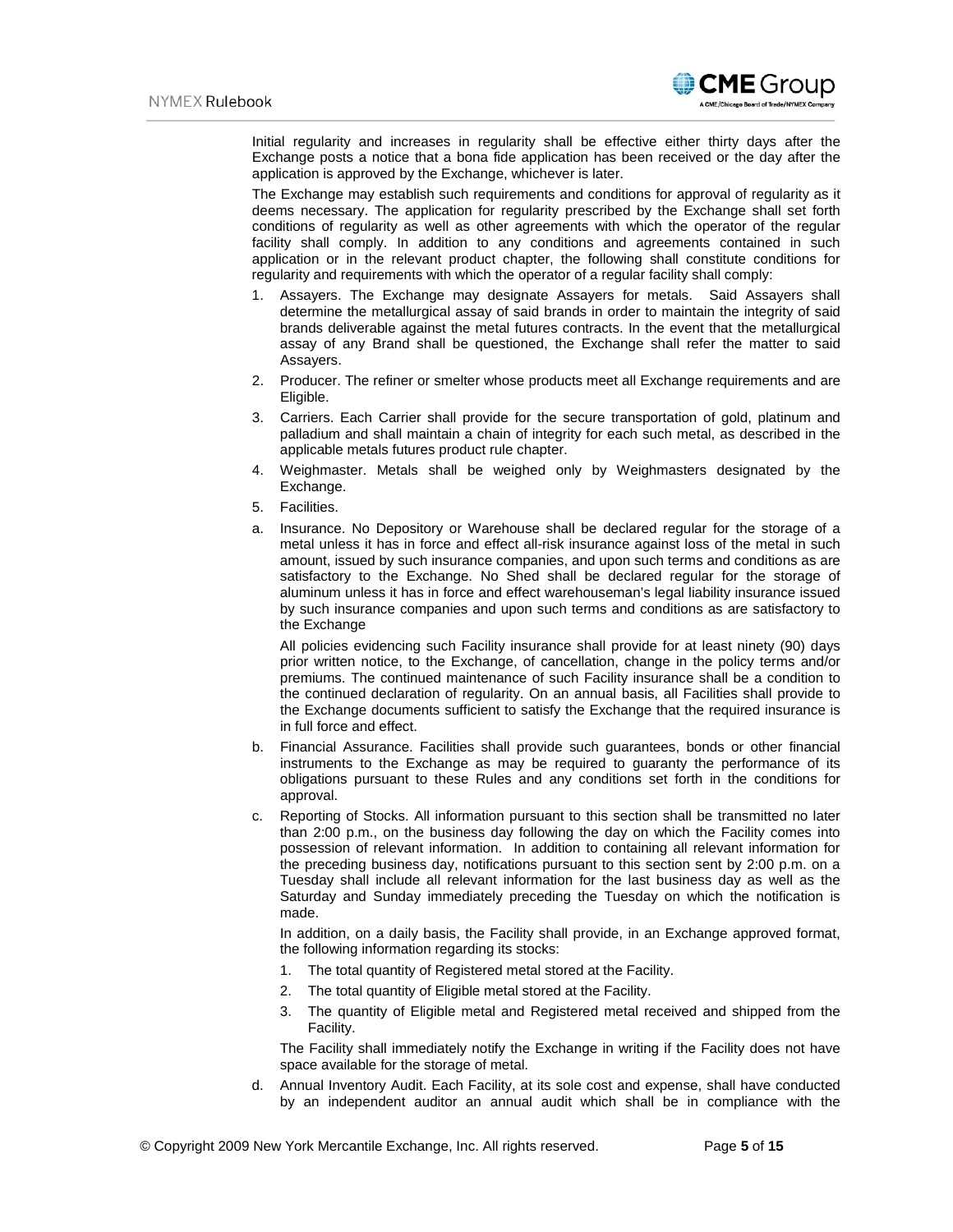**CME** Group

procedures established by the Exchange. Each audit report shall be filed with the Exchange within thirty days of the date of the completion of the audit.

- e. Recordkeeping. Facilities shall make such reports, keep such records, and permit such visitation as the Exchange and/or the CFTC may prescribe. Such books and records shall be kept for a period of five (5) years from the date thereof or for a longer period if the Exchange and/or the CFTC shall so direct, and such books, records and Facilities shall be open at all times to inspection by any representative of the Exchange, the CFTC or the U.S. Department of Justice.
- f. Financial Statements. Financial statements must be audited in accordance with U.S. Generally Accepted Accounting Principles or other international financial standards as deemed acceptable by the Exchange. On an annual basis, the Facility shall provide the Exchange with copies of audited financial statements of the Facility, and its parent company (as applicable), as the audited financial statements become available. Additionally, the Facility must provide the Exchange with notice of any substantial reduction in capital as compared to the most recent filing of a financial report. If, at any time, there is a reduction in the Tangible Net Worth, as defined by U.S. Generally Accepted Accounting Principles, of the Facility or of its parent company (as applicable) of at least twenty percent (20%) subsequent to the filing of audited financial statements, notice must be sent to the Exchange within twenty (20) calendar days of such reduction.
- g. Inspection. The Facility shall permit the Exchange, at any time, to examine any and all books and records of the Facility, for the purpose of ascertaining the stocks relating to metal which may be on hand. The Exchange shall have the authority to determine the quantity of metal in the Facility and to compare the books and records of the Facility with the records of the Exchange.
- h. Confidentiality. All officers, directors, employees and agents of a Facility shall be prohibited from revealing any information regarding customers who have dealings with the Facility or regarding metal deposits or withdrawals to any persons or firms except as permitted by the Exchange.

In the event the Facility or any of its respective parent, subsidiaries or affiliates, engage in any trading activity, whether directly or indirectly, in the metals contract(s) for which the Facility has received approval for regularity, the Facility shall institute such controls as the Exchange, at its discretion, deems necessary to protect the confidentiality of the users of the Facility.

- i. The Facility shall not engage in unethical or inequitable practices, and shall comply with all applicable Federal, State and local laws and regulations and the Rules of the Exchange.
- j. The Facility shall promptly advise the Exchange of any damage to metal held in store by it, whenever such damage shall occur to an extent that will render the metal undeliverable.
- k. The Facility is not required to own the storage facility and may lease the storage facility from the owner upon such terms and conditions as are satisfactory to the Exchange. The Facility may also enter into a service arrangement pursuant to which an agent or contractor performs the daily operations of the storage facility upon such terms and conditions as are satisfactory to the Exchange. The Facility shall be responsible for the conduct of its agents or contractors.

The Service Provider shall immediately notify the Exchange, in writing of any actual change in control or ownership.

The Service Provider represents and warrants that all of the information in its application for regularity is accurate. The Service Provider agrees that it has a continuing obligation to promptly notify the Exchange of any change in the information contained therein.

The Exchange, in its sole discretion, may determine not to approve facilities for regularity, or for increases in regular capacity of existing regular Facilities, regardless of whether such Facilities meet the preceding requirements and conditions. Some factors that the Exchange may, but is not required to, consider in exercising its discretion include, among others, whether warrants issued by such Facilities, if tendered in satisfaction of futures contracts, might be expected to adversely affect the price discovery function of futures contracts or impair the efficacy of futures trading in the relevant market, or whether the currently regular capacity provides for an adequate deliverable supply.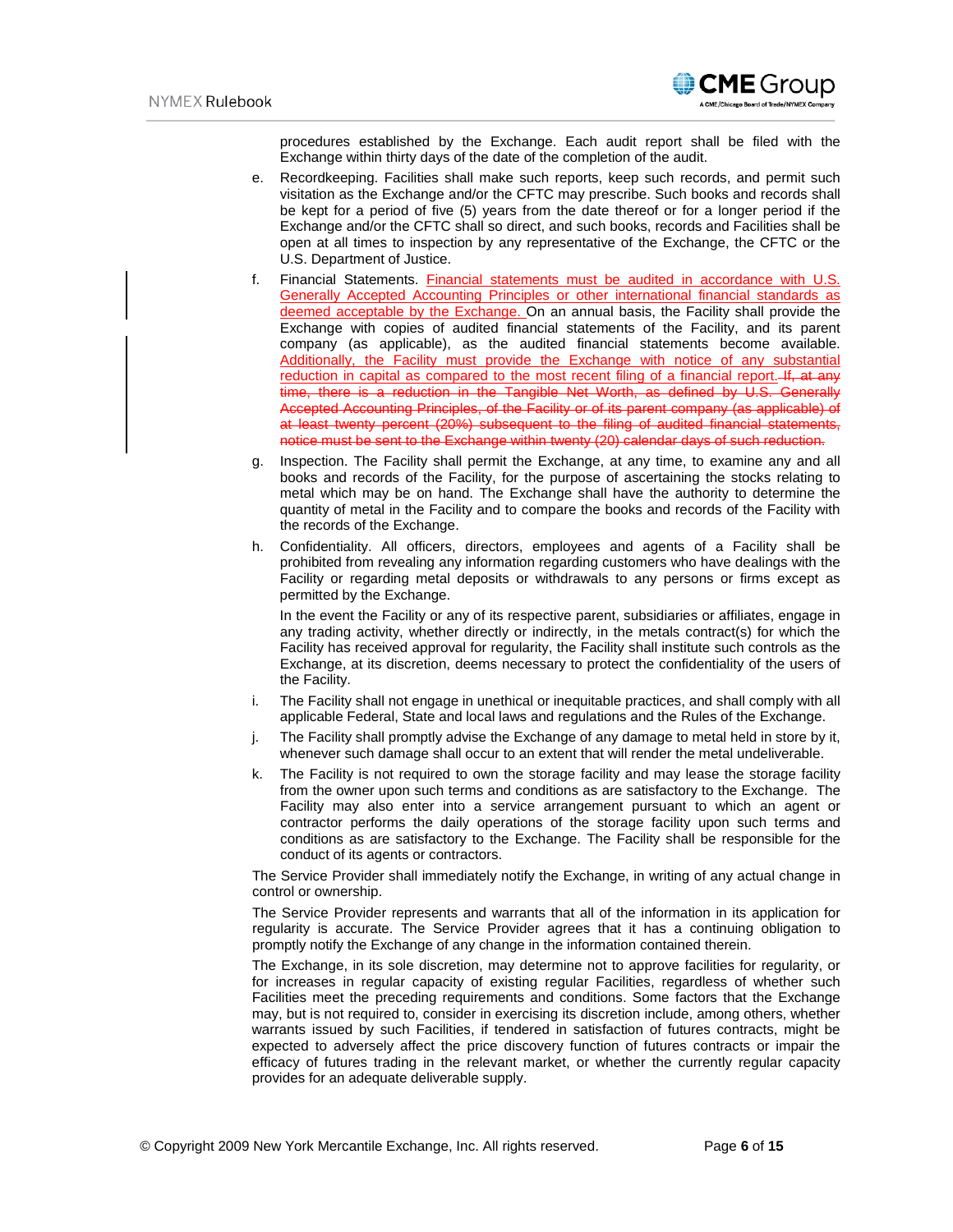

#### **703.C. Load-Out**

The Facility represents and warrants that it shall schedule all shipments into or out of the Facility on a first-come, first served, non-discriminatory basis and that it shall not constrain or promote the movement of Registered metal and Eligible metal into or out of the Facility by:

- 1. Giving exceptional inducements or imposing unreasonable charges for depositing, storage or removal of metal into or out of the Facility; or
- 2. Taking or failing to take any action that affects a customer's ability to schedule the delivery or removal of metal from the Facility.
- 3.a. Depository or Warehouse. In the event that a Depository or a Warehouse, as applicable, has not permitted the withdrawal of Registered metal by a Warrant holder within five (5) business days after such Warrant has been tendered to the Depository or the Warehouse, as applicable (properly endorsed and all storage charges paid) then the Depository or the Warehouse, as applicable, shall immediately notify the Exchange, in writing, of the reason(s) for the delay. Upon receipt of such notification, the Exchange, at its discretion, may direct, in writing, the Depository or the Warehouse, as applicable, not to accept additional metal for deposit until the Exchange directs it to do otherwise.

In the event that written shipping instructions for Registered metal are received by the Depository or the Warehouse, as applicable, by the  $20<sup>th</sup>$  day of the month, all Registered metal must be released for shipment no later than the close of business on the last day of that month, provided, however, that all storage charges are paid and Warrant holder has presented the Depository or the Warehouse, as applicable, with all documents necessary to establish good title. If the Depository or the Warehouse, as applicable, fails to comply with the preceding sentence, the Depository or the Warehouse, as applicable, shall not charge the Warrant holder for additional storage charges, provided, however, that the delay was not caused by the Warrant holder or the Warrant holder's agent.

3.b. Shed. In the event that a Shed has not permitted the withdrawal of Registered aluminum by a Warrant holder within twenty (20) business days after such Warrant has been tendered to the Shed (properly endorsed and all storage charges paid) or has not met the minimum daily load out requirement, then the Shed shall immediately notify the Exchange, in writing, of the reason(s) for the delay. Upon receipt of such notification, the Exchange, at its discretion, may direct, in writing, the Shed not to accept additional aluminum for deposit until the Exchange directs it to do otherwise.

The Shed must be capable of shipping out of the Shed aluminum at a minimum guaranteed daily load out rate of 2% of total aluminum inventory, with a minimum daily load out rate of 1,000 metric tons, for each business day. Total aluminum inventory shall be defined as aluminum inventory (Registered and Eligible) as reported to the Exchange on the first business day of the month.

If the Shed fails to comply with the aluminum delivery and Load-Out Rules as prescribed above, the Shed shall not charge the Warrant holder for additional storage charges, provided, however, that the delay was not caused by the Warrant holder or the Warrant holder's agent.

Failure to comply with the load out requirements as prescribed in this Rule 703.C. may subject a Facility to Exchange disciplinary action.

#### **703.D. Withdrawal or Revocation of Approved Status**

The Business Conduct Committee may revoke a declaration of regularity whenever a regular Facility fails to comply with the conditions specified in this Chapter, any other conditions to which it has agreed in its application for regularity, or any other Exchange Rules.

Unless a shorter notification period is otherwise authorized by the Exchange, a Facility shall give six (6) months prior written notice to the Exchange prior to withdrawing from regularity.

If the designation of a Facility as regular is withdrawn or revoked, a notice shall be posted announcing such withdrawal or revocation and the period of time, if any, during which the Warrants issued by such Facility shall thereafter be deliverable in satisfaction of futures contracts under the Rules.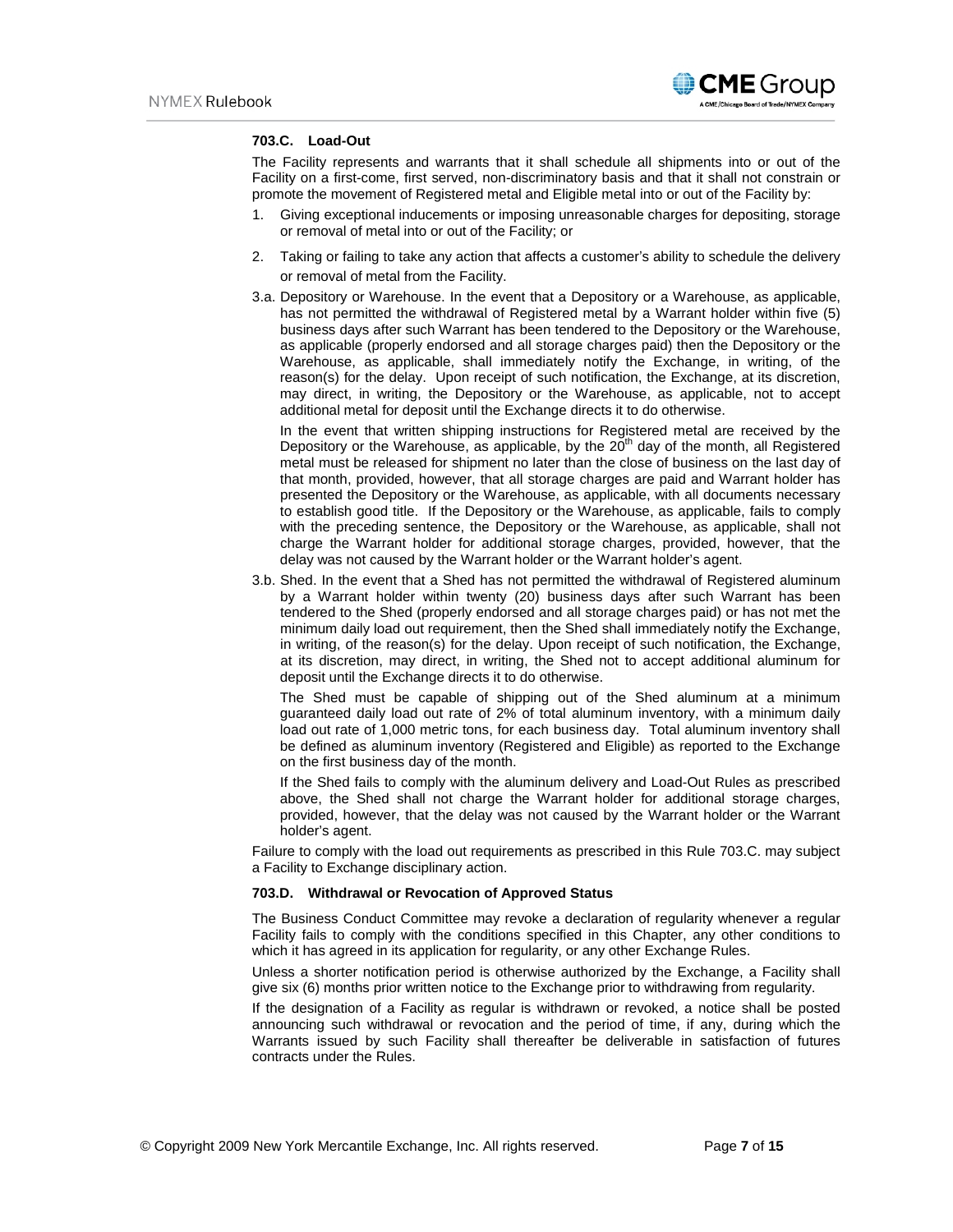

If the Facility withdraws or is revoked, the Facility shall pay the cost of transferring all Registered metal stored at the Facility, to the closest Facility having ample space to accept the Registered metal. If any of the owners of the Registered metal elect to have the Registered metal transferred to a Facility for metal other than as described in the preceding sentence, Facility shall comply with the transfer request provided, however, that Facility shall obtain reimbursement from the owner for costs and expenses in excess of those which it would incur in effecting the transfer pursuant to the preceding sentence.

The Exchange, in its sole discretion, may revoke from approved status any Assayer, Brand, Carrier, Producer or Weighmaster.

# **704. STORAGE OF METALS**

# **704.A. General**

For purposes of storage and delivery of metals upon contract by Warrants, Facility shall be understood to mean either (1) a single Facility, or (2) more than one contiguous Facility which together comprise a single system of Facilities, provided that all such Facilities are operated under common name and common management and all are managed or operated by a single firm or warehouseman, and were specifically identified as such in the Exchange application.

Upon the arrival at a Facility for metal(s), Brands of metal(s) shall be stored within the protection of a completely enclosed building, with the exception of storage of aluminum (Ingots, Low Profile Sows and T-Bars) which may be stored in a completely enclosed building or in a secured outdoor storage area. Facility shall maintain the metal(s) in such storage throughout its custody. Any Facility that does not presently store any metal(s) in accordance with the terms hereof shall immediately move such metal(s) to storage space that is in compliance with Exchange requirements.

#### **704.B. Storage and Handling Charges**

In the event that a Facility wishes to change its maximum fees, the Facility shall make application for the desired change on a form prescribed by the Exchange. The Exchange, in its sole discretion, may determine to not approve the requested changes.

Changes to maximum fees shall be effective ninety (90) days after the Exchange posts a notice that a bona fide application has been approved.

### **704.C. Storage Limitations**

In the event a Facility becomes unable to accept for delivery any metal, whether due to capacity limitations or any other reason, the Facility shall immediately notify the Exchange of such circumstance, describing in detail the relevant metal(s) affected and the status of such metal(s) stored therein.

The Facility shall not make a change that affects its ability or capacity to accept, process, ship or store metal, including but not limited to materially increasing or decreasing available storage space, without ninety (90) days prior written notice to the Exchange.

#### **705. METAL WARRANTS**

#### **705.A. Existing Paper Warrants Issued by Facilities**

Paper warrants issued by Facilities are not acceptable for delivery against the respective metal futures contracts. Paper warrants must be converted to electronic Warrants for Exchange delivery.

# **705.B. Procedures for the Issuance of Warrants**

All Warrants issued by a Facility must be issued in the name of the clearing member and must be in a format approved by the Exchange. Warrants shall be lettered or numbered consecutively by each Facility and no two Warrants for the same metal shall bear an identical combination of letters and/or numbers. If letters are used, they must not exceed three (3) characters and if used in combination with numbers, they must precede the numbers. The numbers must not exceed 7 digits.

1. Within three (3) business days from receipt of any metal at a Facility, the Facility must (a) determine such metal's Eligibility, (b) advise the owner if the metal is determined to be not Eligible, and (c) if requested by the owner and provided the metal meets the contract specifications, issue a Warrant. If, due to capacity limitations or for any other reason, a Facility is unable to meet such requirements, the Facility shall notify the Exchange immediately and shall describe the reason(s) for such delay.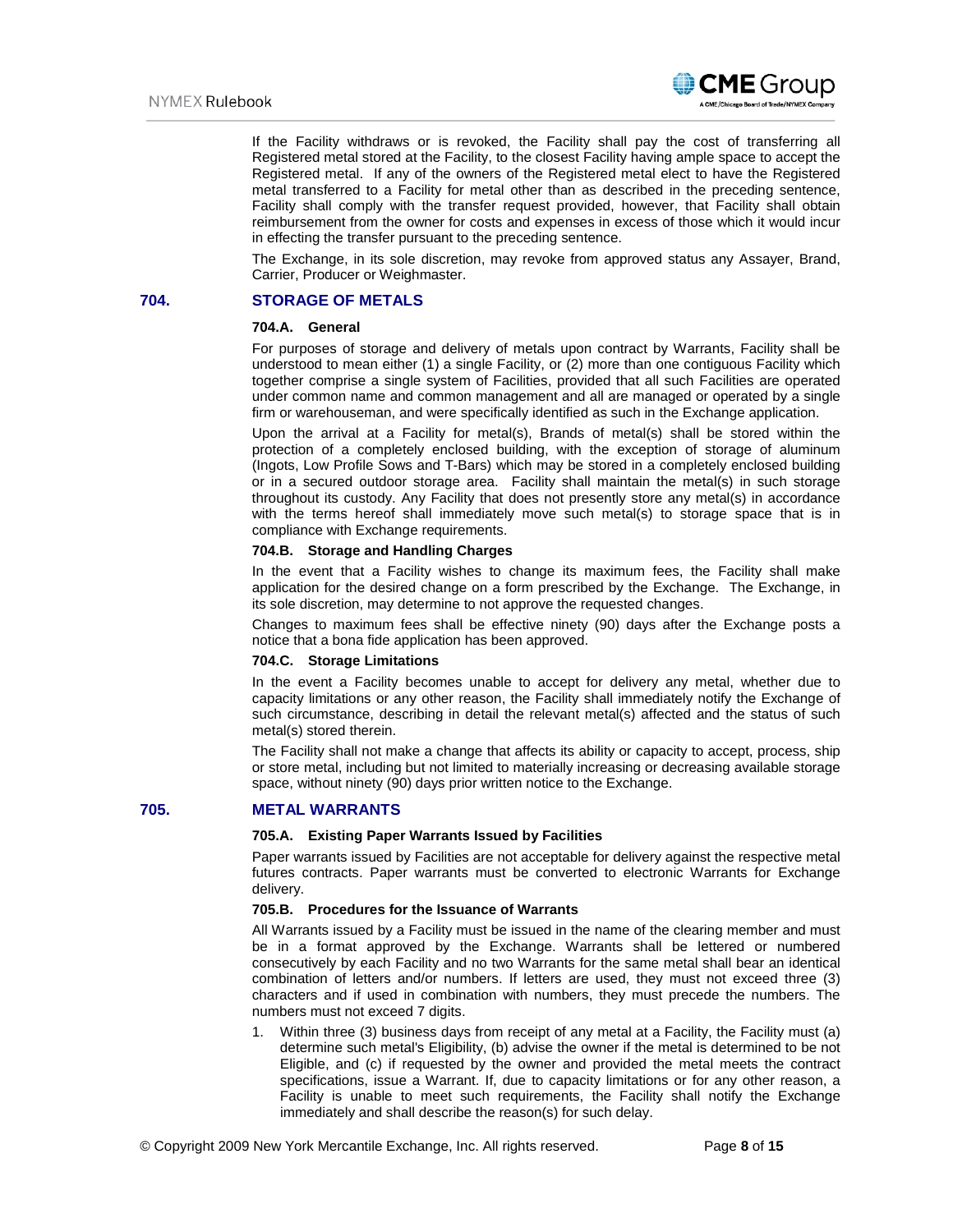

- 2. In issuing a Warrant, Facility shall be responsible for (a) verifying that the metal meets all of the specifications for the product in accordance with the product's terms and conditions as stated in the Exchange Rules, (b) verifying that the metal is of an approved Brand, and (c) entering all applicable information into the electronic delivery system.
- 3. A Warrant shall be an electronic document, that is a transferable record under Article 3 of the UCC, and a document of title under Article 7 of the UCC, in a form approved by the Exchange and issued in compliance with this Rule, and shall be supported by such paper or other tangible documents as specified in this Rule. The Facility shall enter in the electronic delivery system a reference to each paper or other tangible document(s) that is related to the Warrant as specified in this Rule.
- 4. Warrants shall not be issued for more than or less than one contract unit. Each contract unit shall be delivered from a single Facility. A Warrant issued for aluminum shall be from a single Brand and shall be made up exclusively of the deliverable grades in one of the three shapes as prescribed in the Aluminum futures contract Rules. A Warrant issued for copper shall be from a single Brand. A Warrant may be issued for gold, silver, platinum or palladium that co-mingles Brands, provided such co-mingled Brands are stored within the same Facility.
- 5. A Warrant shall be of unlimited duration and remain valid until cancelled by the Facility that issued it.
- 6. The Facility shall be solely responsible for insuring that no duplicate Warrants are issued, printed or released by it.
- 7. In the event that any paper or other tangible document that supports a Warrant has been damaged, lost, stolen or destroyed, Facility shall issue a replacement document upon completion of its procedures for the replacement thereof.

#### **705.C. Procedures for the Cancellation of Warrants**

A Warrant may be cancelled only by the Facility that issued it and only upon endorsement from the clearing member to such Facility in accordance with these Rules.

Upon request to the clearing member by the owner of the metal for delivery of a metal, the clearing member shall endorse in the electronic delivery system with delivery instructions ("the account of") and shall, upon request by the owner, issue to the owner a physical confirmation of such endorsement.

A Facility shall have and maintain in fireproof secure document storage until five (5) years following cancellation of the applicable Warrant, any documentation associated with such cancelled Warrant as required by the metal futures contract.

# **706. METAL DELIVERY PROCEDURES**

A short clearing member may only commence the delivery procedures as detailed below with respect to a Warrant that has been registered into the electronic delivery system. The delivery procedures for metals are as follows:

### **706**.**A**. **Location of Delivery of the Metal**

- 1. Delivery of a metal shall be made from the short clearing member's choice of a Facility.
- 2. Except as otherwise provided in the Rules for each metal, all duties, entitlements, taxes, fees and other charges imposed prior to delivery on or in respect to the product shall be paid by the short clearing member. Delivery shall be made in accordance with applicable Federal, State and local laws.

#### **706.B. Notice of Intention to Deliver**

1. Where any metal is sold for delivery in a specified month, delivery of such metal may be made by the seller upon such business day during the designated delivery period as the seller may select and, if not previously delivered, delivery must be made upon Last Delivery Day as prescribed by the Rules of the Exchange.

A seller obligated or desiring to make delivery of a metal shall provide the Clearing House with a delivery notice in the form and manner specified by the Clearing House.

Where a clearing firm has an interest both long and short for accounts on its own books, it must tender to the Clearing House such notices of intention to deliver as it receives from its accounts that are short. No office deliveries may be made by clearing members.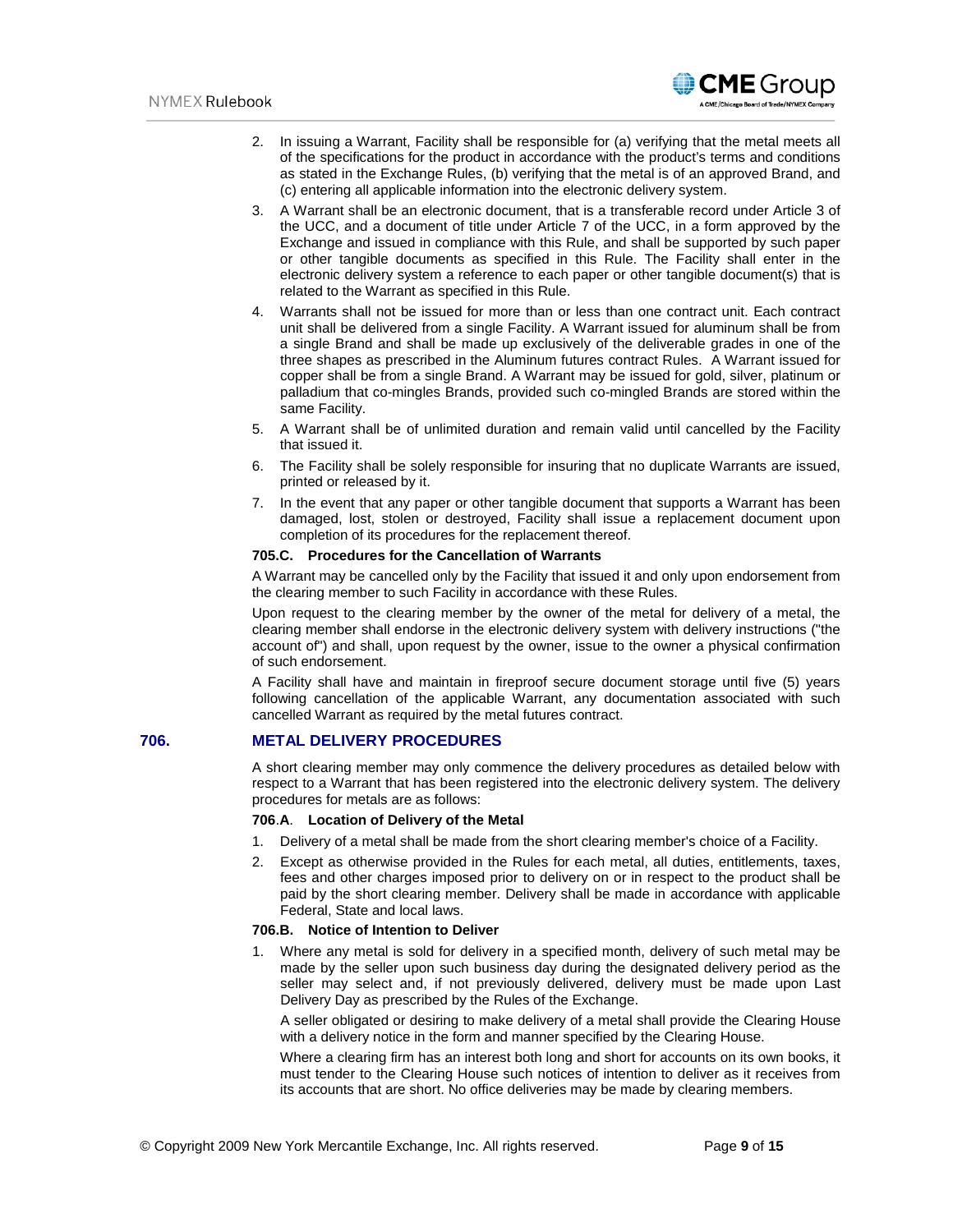

Unless a different time is prescribed by the Rules pertaining to a particular metal, delivery notices must be delivered to the Clearing House by 7:00 p.m. on intent day except that, on the last intent day of the delivery month, delivery notices of intention may be submitted to the Clearing House until 1:00 pm on last intent day. The last intent day shall be defined as the business day immediately preceding the last business day of the delivery month. The Clearing House shall, on the same day, assign the deliveries to eligible buyers.

Upon determining the buyers obligated to accept deliveries tendered by issuers of delivery notices, the Clearing House shall promptly furnish to each issuer the names of the buyers obligated to accept delivery for each metal for which a notice was submitted and shall also inform the issuer of the number of contracts for which each buyer is obligated.

2. The Notice of Intention to Deliver is not transferable.

#### **706**.**C**. **Notice Day**

- 1. Notice Day shall be the day on which an Assignment Notification is issued by the Clearing House to the long clearing member and the short clearing member.
- 2. The Assignment Notification shall specify the parties matched for delivery and the number of contracts to be delivered. The invoice shall specify the Brand, the Warrant number, the weight, the Facility in which the metal is stored, the name of the short clearing member, the name of the long clearing member, and the price of the metal for each corresponding Warrant.
- 3. The Assignment Notification shall be issued by the Clearing House to the long clearing member and the short clearing member upon completion of assignment.
- 4. The Assignment Notification is not transferable.

#### **706**.**D**. **Settlement Price**

The settlement price at the close of business on the day the Notice of Intention to Deliver is provided to the Clearing House shall be the basis for delivery. In the event the Notice of Intention to Deliver is provided on the next to last business day of the delivery month, the settlement price shall be the settlement price at the close of business on the third to last business day (the previous day).

### **706**.**E**. **Delivery Day**

The day on which the long clearing member receives the Warrant for the metal shall be referred to as "Delivery Day." Delivery may take place on any business day beginning on the first business day of the delivery month or any subsequent business day of the delivery month, but no later than the last business day of the current delivery month. Delivery payment will be made during the 7:45 a.m. collection cycle, or such other time as designated by the Clearing House. Thus, the cost of delivery will be debited or credited to the clearing firm's settlement account. Long clearing members obligated to accept delivery must take delivery and make delivery payment and short clearing members obligated to make delivery must make delivery during the 7:45 a.m. settlement process, or at such other time designated by the Clearing House, on the day of delivery, except on banking holidays when delivery must be taken or made and delivery payment made during the 7:45 a.m. settlement process, or such other time designated by the Clearing House, on the next banking business day. Adjustments for differences between contract prices and delivery prices established by the Clearing House shall be made with the Clearing House in accordance with Exchange Rules, policies and procedures.

### **706**.**F**. **Settlement of Storage and Handling Charges**

All metals must be delivered to the long clearing member with handling and storage charges paid up to and including the day of delivery, and the long clearing members may require the short clearing member to furnish satisfactory proof of payment thereof. Any storage charges prepaid by the short clearing member for a period extending beyond the Delivery Day (but not in excess of 30 days) shall be refunded by the long clearing member to the short clearing member on a pro rata basis for the unexpired term and an adjustment made upon the invoice. All storage and handling charges for all metals must be in U.S. Dollars. Where "in and out labor" charges have been paid as evidenced by the Warrant receipt, or otherwise, the short clearing member shall be entitled to charge the long clearing member for one-half of such "in and out labor" charges; in other words, the long clearing member will have to assume the "out labor" charges.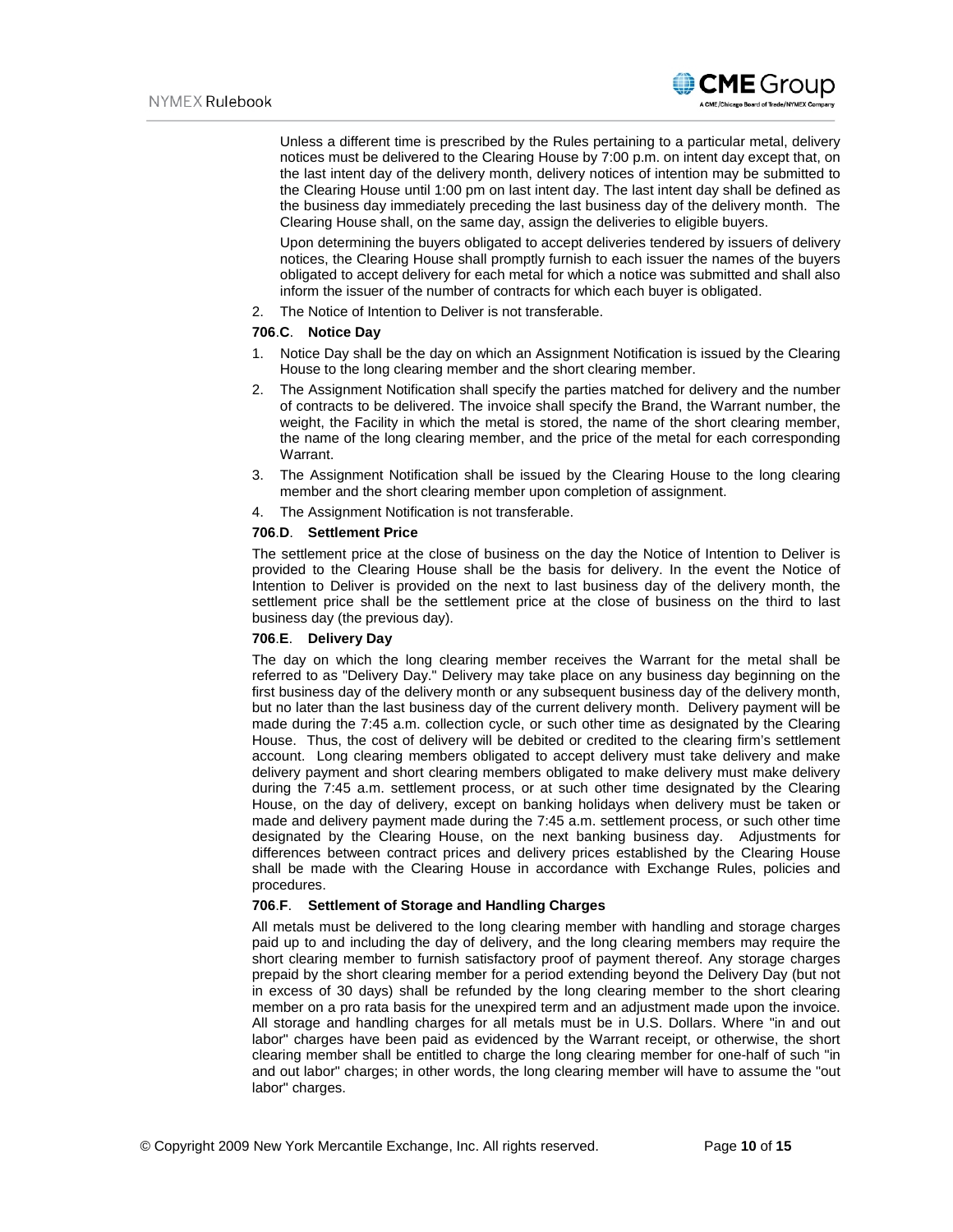

# **707. OBLIGATIONS IN METAL DELIVERY AND DISPUTE RESOLUTION**

- 1. By the tender of a Warrant for a metal duly endorsed for delivery in fulfillment of a metal futures contract, the Service Provider shall be deemed to warrant that the metal meets the deliverable product specifications set forth herein and in the applicable metal futures contract rule ("Delivery Warranty"). Such Delivery Warranty shall remain in effect through successive endorsements of the Warrant for delivery on metal futures contracts. The Delivery Warranty shall continue for the benefit of a clearing member who shall have taken delivery of the metal in fulfillment of the metal futures contract(s), or in favor of such clearing member's immediate customer.
- 2. In the event that a clearing member or customer shall claim a breach of the Delivery Warranty, the metal shall be immediately submitted to an Assayer for sampling and assaying. The expense of sampling and assaying shall, in the first instance, be borne by the claimant. If the Assayer shall determine a deficiency in quality, the claimant shall have the right to recover the difference in the sampling and assaying and any cost of replacement of the metal. The claimant may, at his option, proceed directly against the Service Provider of the metal, as shown on the Warrant upon an Exchange delivery without seeking recovery from the immediate short clearing member of the metal futures contract. If the Service Provider of the Warrant satisfies the claim, intervening short clearing members will be thereby discharged from liability to the claimant. If the claimant seeks recovery from the immediate short clearing member, and his claim is satisfied by such short clearing member, the party thus satisfying the claim will have a similar option to claim recovery directly from the original short clearing member of the Warrant or from the party's immediately preceding short clearing member. Such claims as are in dispute between members of the Exchange shall in each case be submitted to arbitration under the Rules of the Exchange.
- 3. The liability of a short clearing member of a Warrant as provided herein shall not be deemed to limit the rights of such short clearing member against any person or party for whose account the short clearing member acted in making delivery on a metal futures contract, or any Facility that warranted the metal for delivery of said metal futures contract. If it shall be determined in such arbitration proceeding that any short clearing member of a Warrant or the person or party for whom such short clearing member acted was aware of the breach of the Delivery Warranty or was involved in a plan or arrangement with the original short clearing member (or his customer) to place such metal not meeting the deliverable product specifications set forth herein and in the applicable metal futures contract rule in a Facility for use in deliveries of metal futures contracts, such short clearing members shall not be entitled to recover from any prior short clearing member for the breach of a Delivery Warranty.
- 4. The liability of a short clearing member of a Warrant as provided herein shall not be deemed to limit the rights of such short clearing member against any Facility that warranted the metal for delivery.
- 5. Any claim for damages arising between a long clearing member and a short clearing member, as a result of a delivery pursuant to this Chapter, shall be governed by the arbitration Rules of the Exchange.

# **708. NEW YORK HARBOR ULSD AND RBOB GASOLINE DELIVERY TERMINALS**

#### **708.A. Conditions for Approval**

New York Harbor ULSD and RBOB Gasoline terminals may be declared regular for delivery with the approval of the Exchange. Persons operating terminals who desire to have such terminals made regular for delivery under the Rules of the Exchange shall make application for an initial Declaration of Regularity on a form prescribed by the Exchange.

Regularity shall be effective either thirty days after the Exchange posts a notice that a bona fide application has been received or the day after the application is approved by the Exchange, whichever is later.

The Exchange may establish such requirements and conditions for approval of regularity as it deems necessary. The application for regularity prescribed by the Exchange shall set forth conditions of regularity as well as other agreements with which the operator of the regular terminal shall comply. In addition to any conditions and agreements contained in such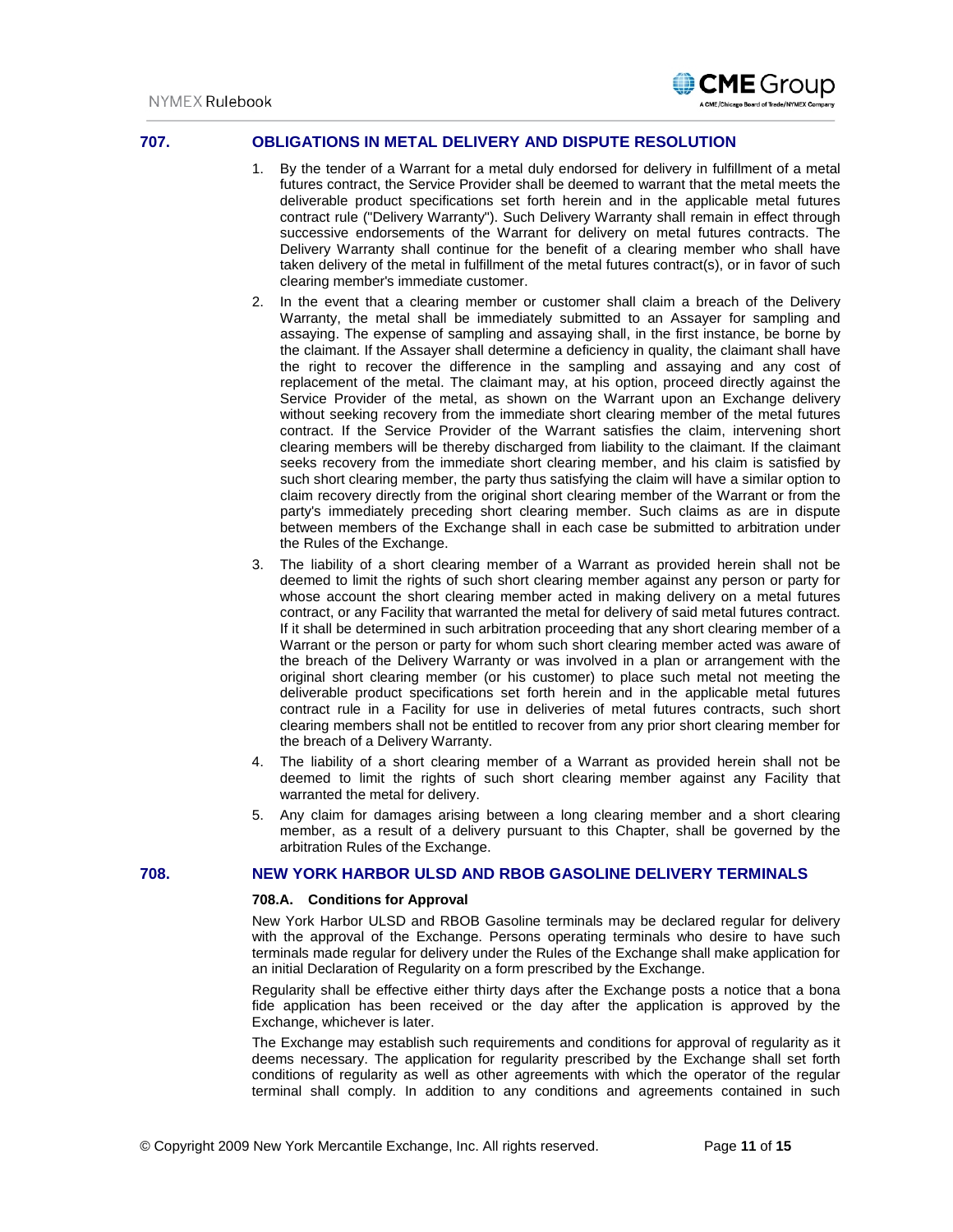

application or in the relevant product chapter, the following shall constitute conditions for regularity and requirements with which the operator of a regular terminal shall comply:

- 1. Recordkeeping. Terminals shall make such reports, keep such records, and permit such visitation as the Exchange and/or the CFTC may prescribe. Such books and records shall be kept for a period of five (5) years from the date thereof or for a longer period if the Exchange and/or the CFTC shall so direct, and such books, records and terminals shall be open at all times to inspection by any representative of the Exchange, the CFTC or the U.S. Department of Justice.
- 2. The terminal shall not engage in unethical or inequitable practices, and shall comply with all applicable Federal, State and local laws and regulations and the Rules of the Exchange.
- 3. Terminals shall be subject to the Rules of the Exchange, the disciplinary procedures set forth in Chapter 4, and the arbitration procedures set forth in Chapter 6, and shall abide by and comply with the terms of any disciplinary decision imposed or any arbitration award issued against it pursuant to the Rules of the Exchange.
- 4. Terminals shall consent to the disciplinary jurisdiction of the Exchange for five (5) years after such regularity lapses, for conduct which occurred while the terminal was approved.
- 5. The terminal shall promptly notify the Exchange of any damage or alteration to the terminal that will hinder the terminal from performing its obligations with respect to delivery of product.
- 6. The terminal shall immediately notify the Exchange, in writing, of any actual change in control or ownership.
- 7. The terminal represents and warrants that all of the information in its application for regularity is accurate. The terminal agrees that it has a continuing obligation to promptly notify the Exchange of any change in the information contained therein.

The Exchange, in its sole discretion, may determine not to approve terminals for regularity, regardless of whether such terminals meet the preceding requirements and conditions.

#### **708.B. Withdrawal or Revocation of Approved Status**

The Business Conduct Committee may revoke a declaration of regularity whenever a regular terminal fails to comply with the conditions specified in this Chapter, any other conditions to which it has agreed in its application for regularity, or any other Exchange Rules.

Unless a shorter notification period is otherwise authorized by the Exchange, a terminal shall give six (6) months prior written notice to the Exchange prior to withdrawing from regularity.

If the designation of a terminal as regular is withdrawn or revoked, a notice shall be posted announcing such withdrawal or revocation and also the period of time, if any, during which deliveries can be made through such terminal in satisfaction of futures contracts under the Rules of the Exchange.

# **709. ILLINOIS BASIN COAL DELIVERY TERMINALS**

# **709.A. Conditions for Approval**

Illinois Basin coal terminals may be declared regular for delivery with the approval of the Exchange. Persons operating terminals who desire to have such terminals made regular for delivery under the Rules of the Exchange shall make application for an initial Declaration of Regularity on a form prescribed by the Exchange.

Regularity shall be effective either thirty days after the Exchange posts a notice that a bona fide application has been received or the day after the application is approved by the Exchange, whichever is later.

The Exchange may establish such requirements and conditions for approval of regularity as it deems necessary. The application for regularity prescribed by the Exchange shall set forth conditions of regularity as well as other agreements with which the operator of the regular terminal shall comply. In addition to any conditions and agreements contained in such application or in the relevant product chapter, the following shall constitute conditions for regularity and requirements with which the operator of a regular terminal shall comply:

2. Recordkeeping. Terminals shall make such reports, keep such records, and permit such visitation as the Exchange and/or the CFTC may prescribe. Such books and records shall be kept for a period of five (5) years from the date thereof or for a longer period if the

© Copyright 2009 New York Mercantile Exchange, Inc. All rights reserved. Page **12** of **15**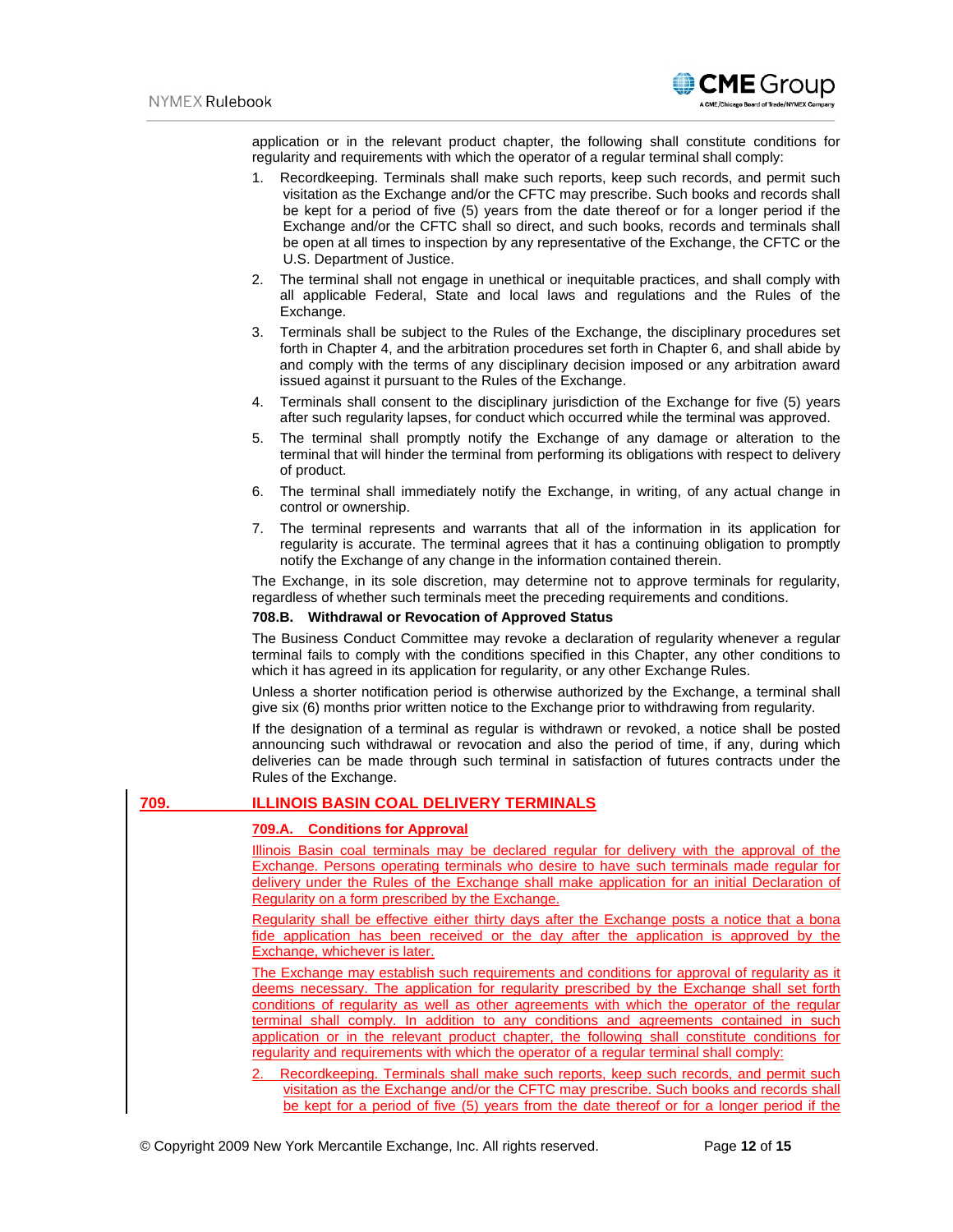|             | <b>Exchange and/or the CFTC shall so direct, and such books, records and terminals shall</b><br>be open at all times to inspection by any representative of the Exchange, the CFTC or the<br>U.S. Department of Justice.                                                                                                                            |
|-------------|-----------------------------------------------------------------------------------------------------------------------------------------------------------------------------------------------------------------------------------------------------------------------------------------------------------------------------------------------------|
|             | 2. The terminal shall not engage in unethical or inequitable practices, and shall comply with<br>all applicable Federal, State and local laws and regulations and the Rules of the<br>Exchange.                                                                                                                                                     |
|             | 3. Terminals shall be subject to the Rules of the Exchange, the disciplinary procedures set<br>forth in Chapter 4, and the arbitration procedures set forth in Chapter 6, and shall abide by<br>and comply with the terms of any disciplinary decision imposed or any arbitration award<br>issued against it pursuant to the Rules of the Exchange. |
|             | 4. Terminals shall consent to the disciplinary jurisdiction of the Exchange for five (5) years<br>after such regularity lapses, for conduct which occurred while the terminal was approved.                                                                                                                                                         |
|             | 5. The terminal shall promptly notify the Exchange of any damage or alteration to the<br>terminal that will hinder the terminal from performing its obligations with respect to delivery<br>of product.                                                                                                                                             |
|             | 6. The terminal shall immediately notify the Exchange, in writing, of any actual change in<br>control or ownership.                                                                                                                                                                                                                                 |
|             | 7. The terminal represents and warrants that all of the information in its application for<br>regularity is accurate. The terminal agrees that it has a continuing obligation to promptly<br>notify the Exchange of any change in the information contained therein.                                                                                |
|             | The Exchange, in its sole discretion, may determine not to approve terminals for regularity,<br>regardless of whether such terminals meet the preceding requirements and conditions.                                                                                                                                                                |
|             | 709.B. Withdrawal or Revocation of Approved Status                                                                                                                                                                                                                                                                                                  |
|             | The Business Conduct Committee may revoke a declaration of regularity whenever a regular<br>terminal fails to comply with the conditions specified in this Chapter, any other conditions to<br>which it has agreed in its application for regularity, or any other Exchange Rules.                                                                  |
|             | Unless a shorter notification period is otherwise authorized by the Exchange, a terminal shall<br>give six (6) months prior written notice to the Exchange prior to withdrawing from regularity.                                                                                                                                                    |
|             | If the designation of a terminal as regular is withdrawn or revoked, a notice shall be posted<br>announcing such withdrawal or revocation and also the period of time, if any, during which<br>deliveries can be made through such terminal in satisfaction of futures contracts under the<br>Rules of the Exchange.                                |
| 71009.-713. | [RESERVED]                                                                                                                                                                                                                                                                                                                                          |

# **714. FAILURE TO DELIVER**

In the event a clearing member fails to fulfill its specific delivery obligations pursuant to Exchange Rules, the sole obligation of the Clearing House is to pay reasonable damages proximately caused by such delivery obligation failure, in an amount which shall not exceed the difference between the delivery price of the specific commodity and the reasonable market price of such commodity at the time delivery is required according to the Rules of the Exchange. The Clearing House shall not be obligated to: (1) make or accept delivery of the actual commodity; or (2) pay any damages relating to the accuracy, genuineness, completeness, or acceptableness of certificates, instruments, warehouse receipts, shipping certificates, or other similar documents; or (3) pay any damages relating to the failure or insolvency of banks, depositories, warehouses, shipping stations, or similar organizations or entities that may be involved with a delivery.

Notwithstanding any provision of the Rules, with respect to products where delivery obligations are fulfilled directly between clearing members, the Clearing House has no obligation or liability to any clearing member or any other person relating to a failure to fulfill a delivery obligation unless it is notified by the clearing member that did perform, or was in a position to perform its delivery obligations, that a failure occurred, as soon as possible, but in no event later than sixty minutes after the time the delivery obligation was to have been fulfilled according to the Rules of the Exchange.

If a clearing member does not fulfill its delivery obligations to another clearing member, it shall be responsible to the Clearing House for any damages incurred by the Clearing House as a result of such delivery obligation failure.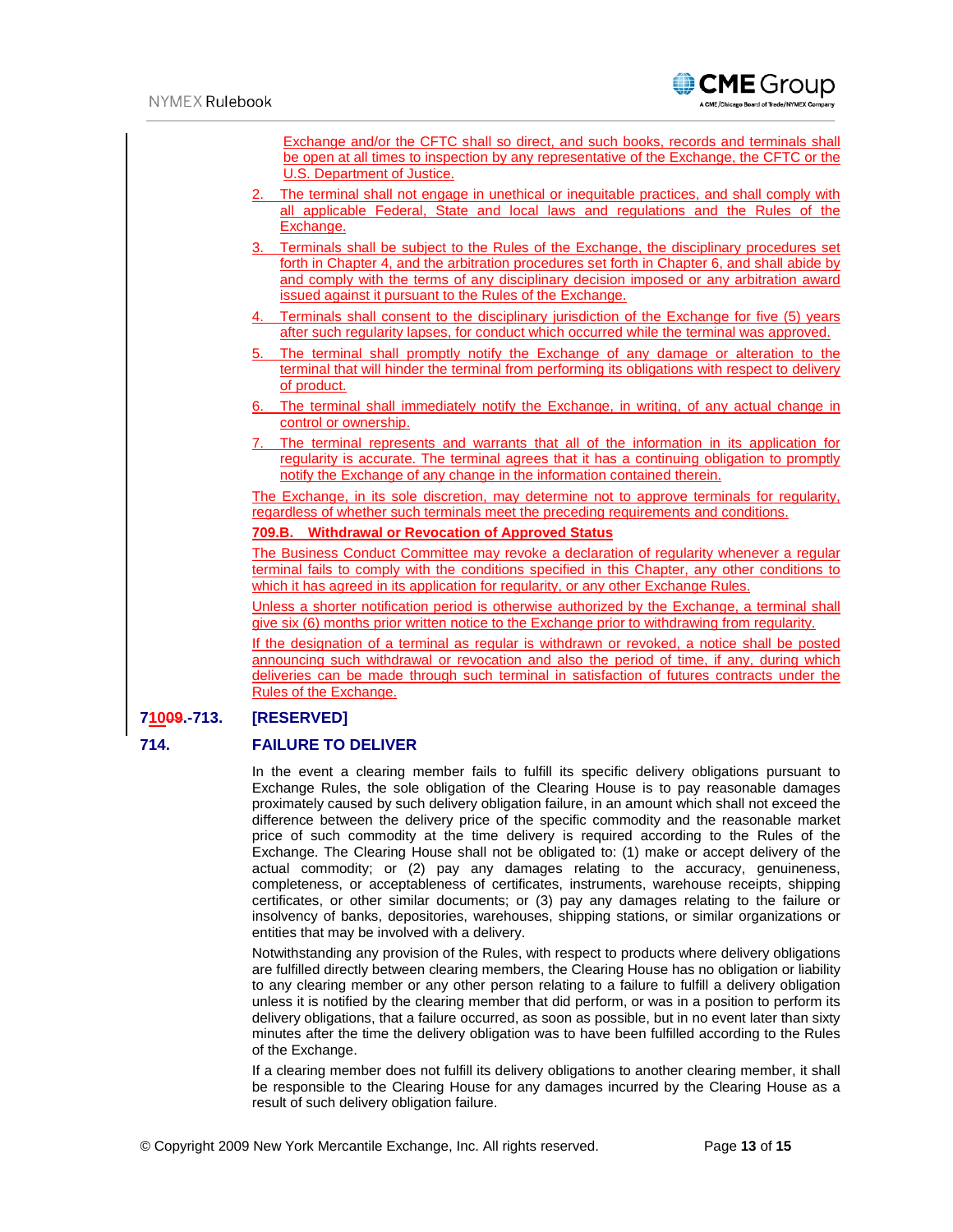

A failure by a clearing member carrying a short futures position to tender a Delivery Notice on or before the time specified by the Clearing House on the last day on which such notice is permitted shall be deemed a violation of this Rule, except that the President of the Clearing House may, for good cause, extend the time to present such notice.

Unexcused failure to make delivery shall be deemed an act detrimental to the interest or welfare of the Exchange. In addition to any penalties imposed as provided in Chapter 4, the Clearing House Risk Committee shall determine and assess the damages incurred by the buyer.

# **715. FAILURE TO ACCEPT DELIVERY OR REMIT FULL PAYMENT**

Where a buyer to whom a delivery has been assigned by the Clearing House fails to take such delivery and make payment when payment is due, the seller tendering such delivery shall immediately notify the Clearing House. If a clearing member obligated to receive delivery fails to make full payment to the seller, the Clearing House shall debit the account of said clearing member an amount sufficient to complete the delivery.

Failure to accept delivery or to remit full payment shall be deemed an act detrimental to the interest or welfare of the Exchange.

## **716. DUTIES OF CLEARING MEMBERS**

Prior to the last day of trading in a physically delivered contract, each clearing member shall be responsible for assessing the account owner's ability to make or take delivery for each account on its books with open positions in the expiring contract. Absent satisfactory information from the account owner, the clearing member is responsible for ensuring that the open positions are liquidated in an orderly manner prior to the expiration of trading.

# **717. [RESERVED]**

# **718. CUSTOMER SUBSTITUTION IN THE EVENT OF CLEARING MEMBER BANKRUPTCY**

In the event that an "order for relief" as defined at CFTC Reg. 190.01(ee) has been entered in respect to a clearing member whose customer holds a futures contract or options contract that may only be liquidated by physical delivery and, as to such contract:

- 1. trading has ceased on the date of the entry of the "order for relief;"
- 2. notice of delivery has been tendered on or before the date of the entry of the "order for relief;" or
- 3. trading ceases before the trustee can liquidate the contract;

then, notwithstanding having been matched for delivery by the Clearing House, the Clearing House shall allow the customer (if his identity can be readily ascertained and verified) to be directly substituted for the debtor clearing member to the extent necessary to complete delivery. None of the requirements for delivery, including notices, instructions, payment, etc., shall be waived hereby. Moreover, substitution shall in no way relieve the debtor clearing member of its obligations to the Clearing House and the opposite clearing member in regard to any claims arising out of that delivery.

# **719.-759. [RESERVED]**

### **760. DELIVERY PROCEDURES IN OTHER COMMODITIES**

All other commodities which do not have delivery provisions specified in this chapter shall be governed by the requirements of the relevant contract specification chapter.

### **761.-769. [RESERVED]**

### **770. DELIVERY OBLIGATION TRANSFER PROCEDURES**

A clearing member who, as the result of an error, omission or outtrade discovered on or after the last day of trading, carries a position in a contract which has expired and for which the position holder is unable to fulfill the obligation to make or take physical delivery in that contract may, with the consent of the account owner(s) or controller(s), transfer such position to an account with different beneficial ownership; provided, however, that the parties to an error or outtrade must exercise the utmost diligence to resolve the error or outtrade.

© Copyright 2009 New York Mercantile Exchange, Inc. All rights reserved. Page **14** of **15**